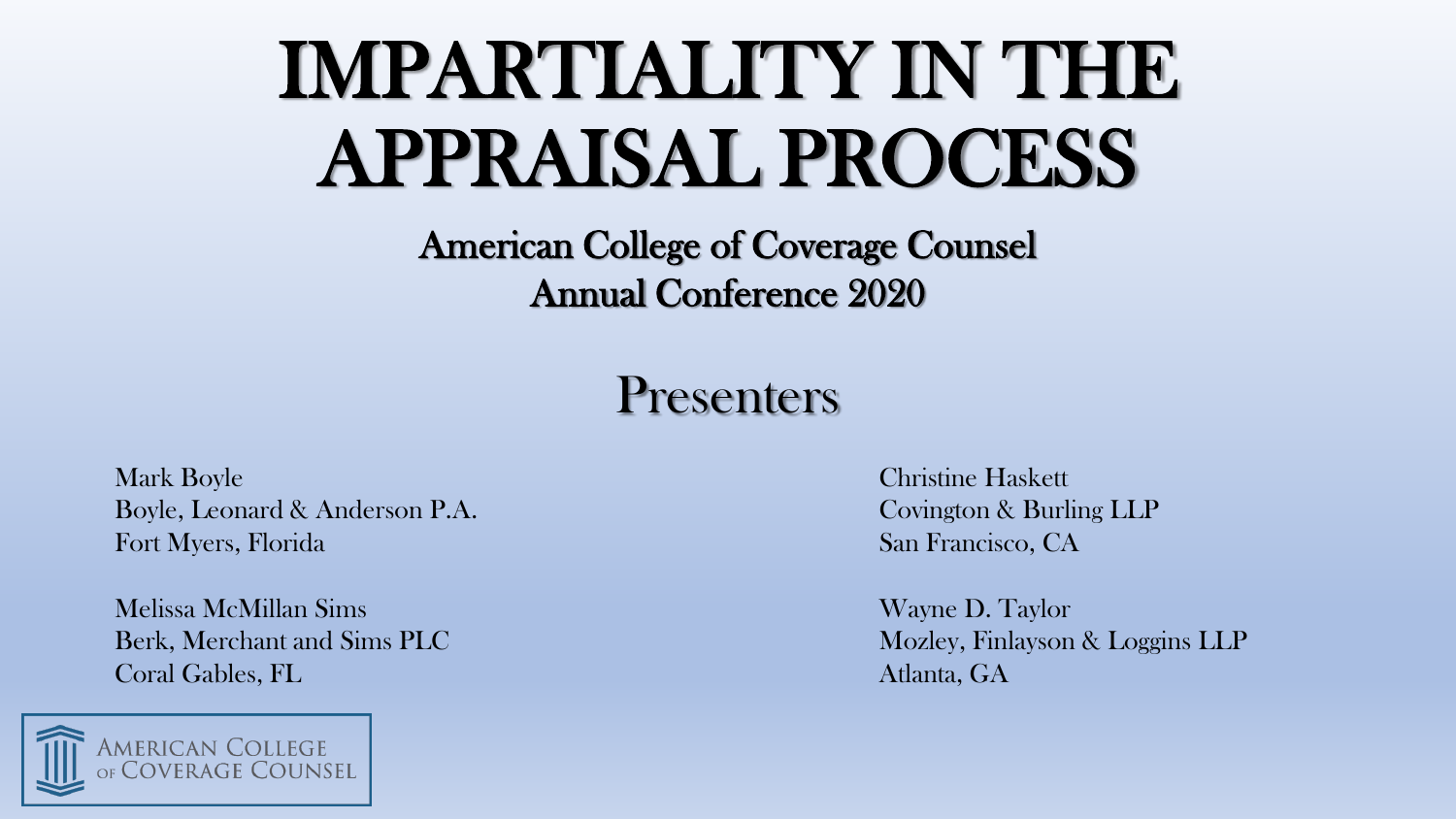### Standard Appraisal Provision

If we and you disagree on the value of the property or the amount of the "loss," either may make written demand for an appraisal of the "loss." In this event, each party will select a competent and impartial appraiser. You and we must notify the other of the appraiser selected within twenty days of the written demand for appraisal. The two appraisers will select an umpire. If the appraisers do not agree on the selection of an umpire within 15 days, they must request selection of an umpire by a judge of a court having jurisdiction. The appraisers will state separately the value of the property and the amount of the "loss." If they fail to agree, they will submit their differences to the umpire. A decision agreed to by any two will be the appraised value of the property or amount of "loss." If you make a written demand for an appraisal of the "loss," each party will:

- a. Pay its chosen appraiser; and
- b. Bear the other expenses of the appraisal and umpire equally.

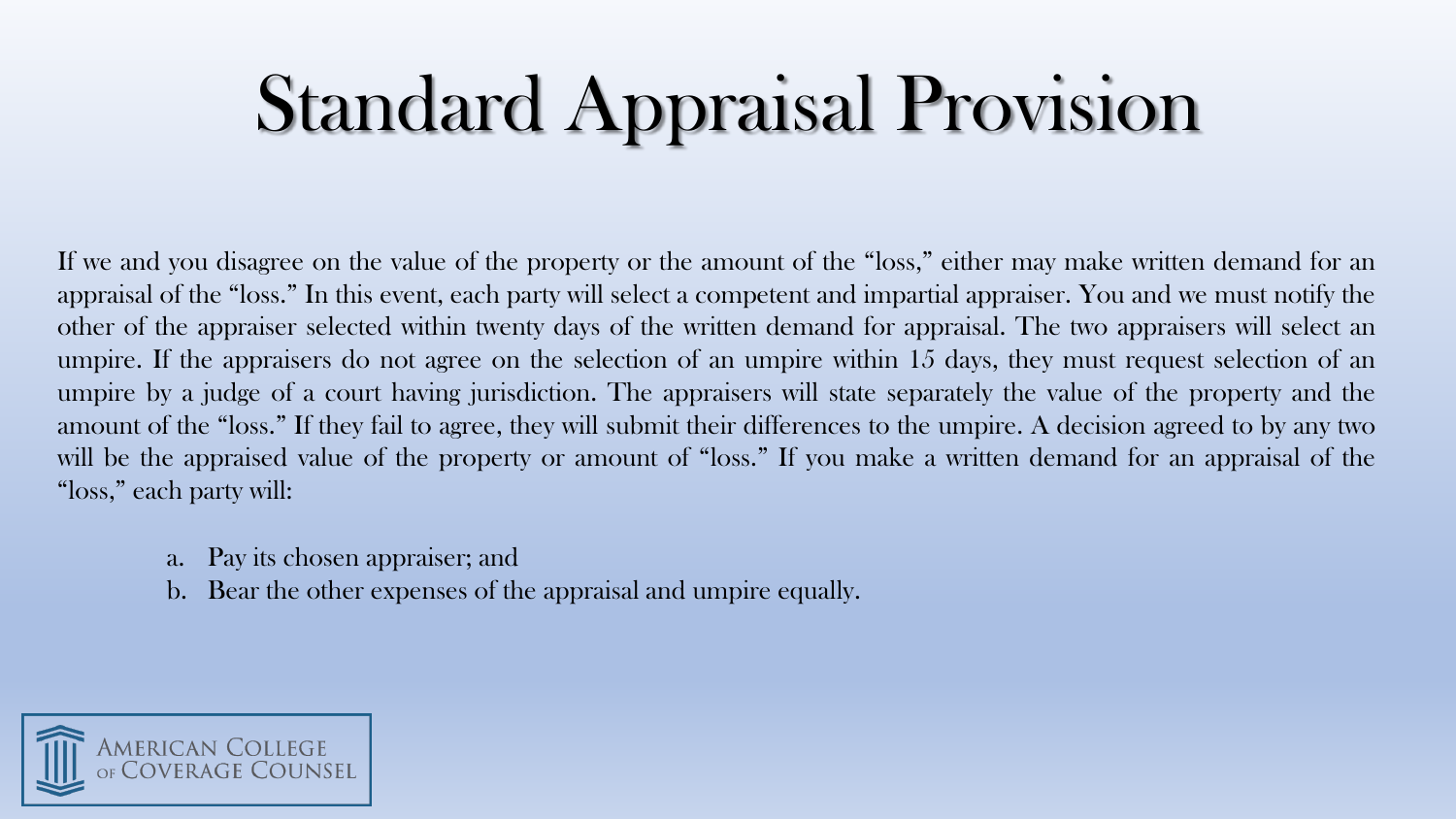# What is appraisal?

## How does it work?

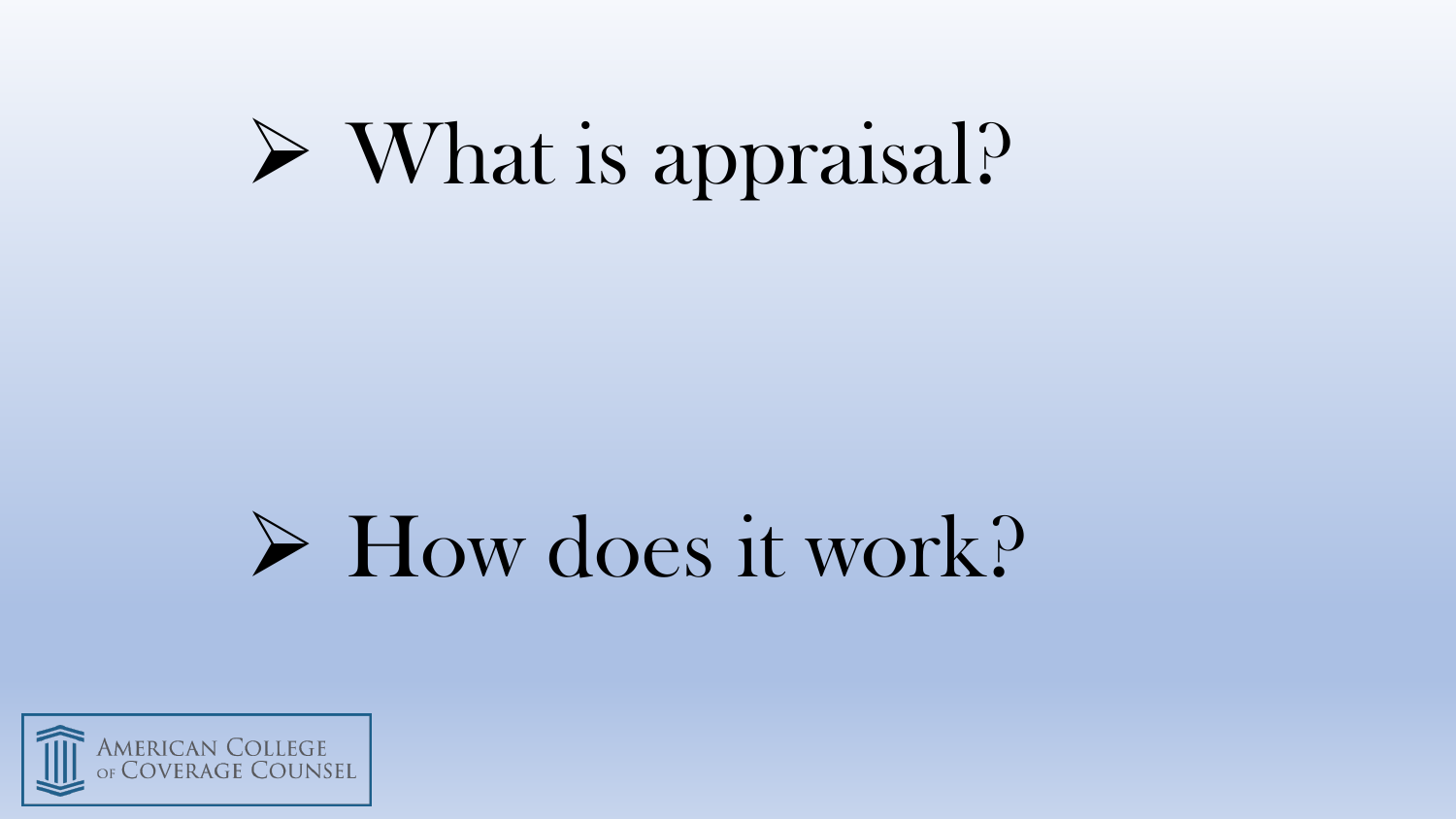### Policies may require appraisers to be "disinterested" or "impartial."

- $\triangleright$  What does "disinterested" mean in this context?
- $\triangleright$  What does "impartial" mean?
- $\triangleright$  Is there a difference between those two requirements?
- $\triangleright$  Should there be a difference?
- $\triangleright$  If there is a difference, in your view, which should be more important in the selection of an appraiser?

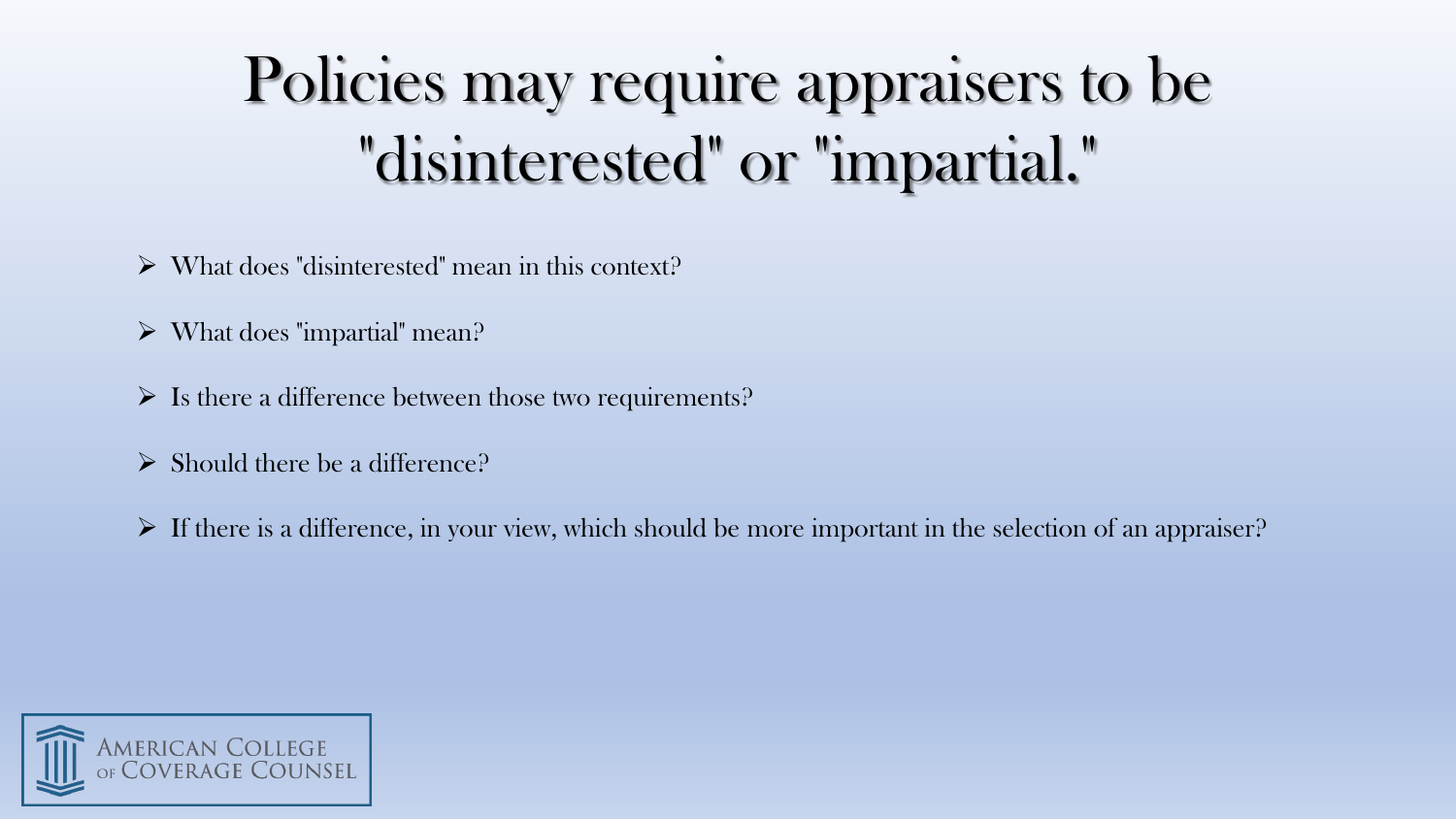# Umpire Selection

 $\triangleright$  Who should select the umpire, and how should that process work?

What are the umpire's required qualifications?

 $\triangleright$  Should they be the same as the appraisers?

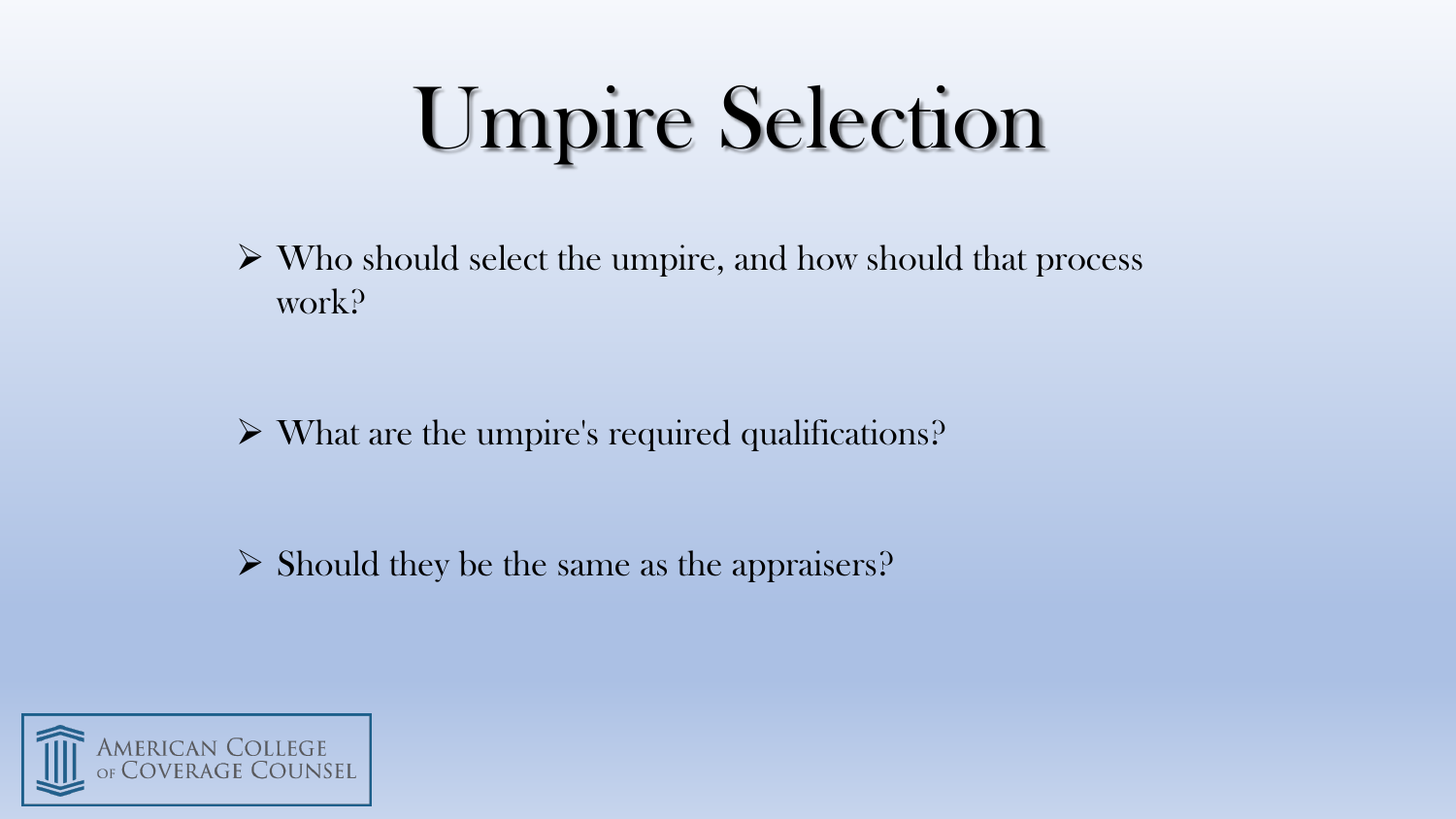# Challenges to the Appraiser

 $\triangleright$  Should the parties be able to challenge the appraiser based on his or her conduct during the appraisal process?

 $\triangleright$  If so, should the parties be able to challenge the appraiser based on the appraiser being given information about ongoing litigation separate from the appraisal process?

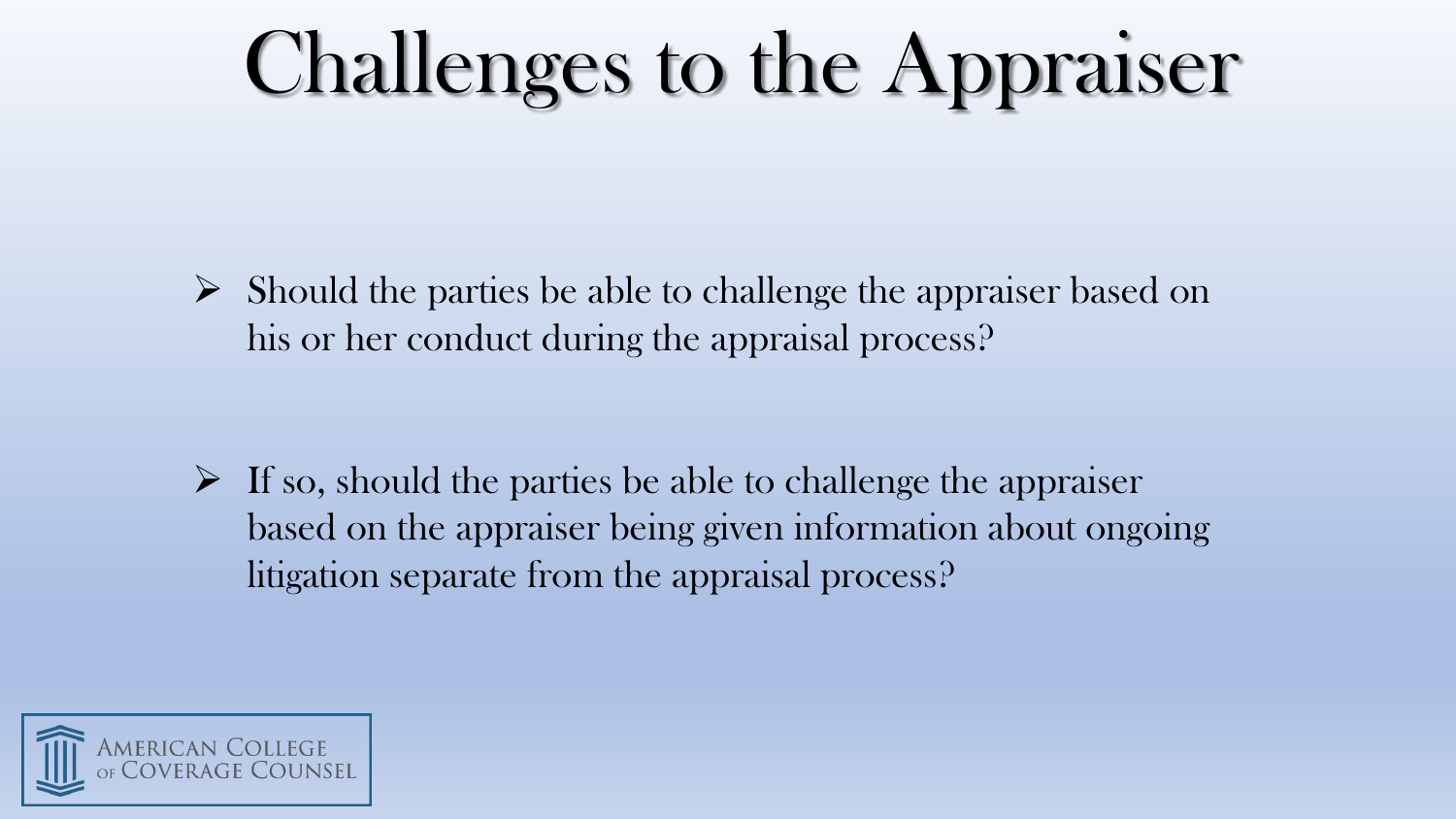#### Appraisers…...

### Should they be disinterested or impartial?

 $\triangleright$  If there's an umpire in any event, why should it matter whether the appraiser is disinterested or impartial?

 $\triangleright$  In reality, isn't an appraiser hired by one side or the other necessarily going to advocate, even subtly, for the side paying him or her, such that the decision is going to come down to the umpire anyway?

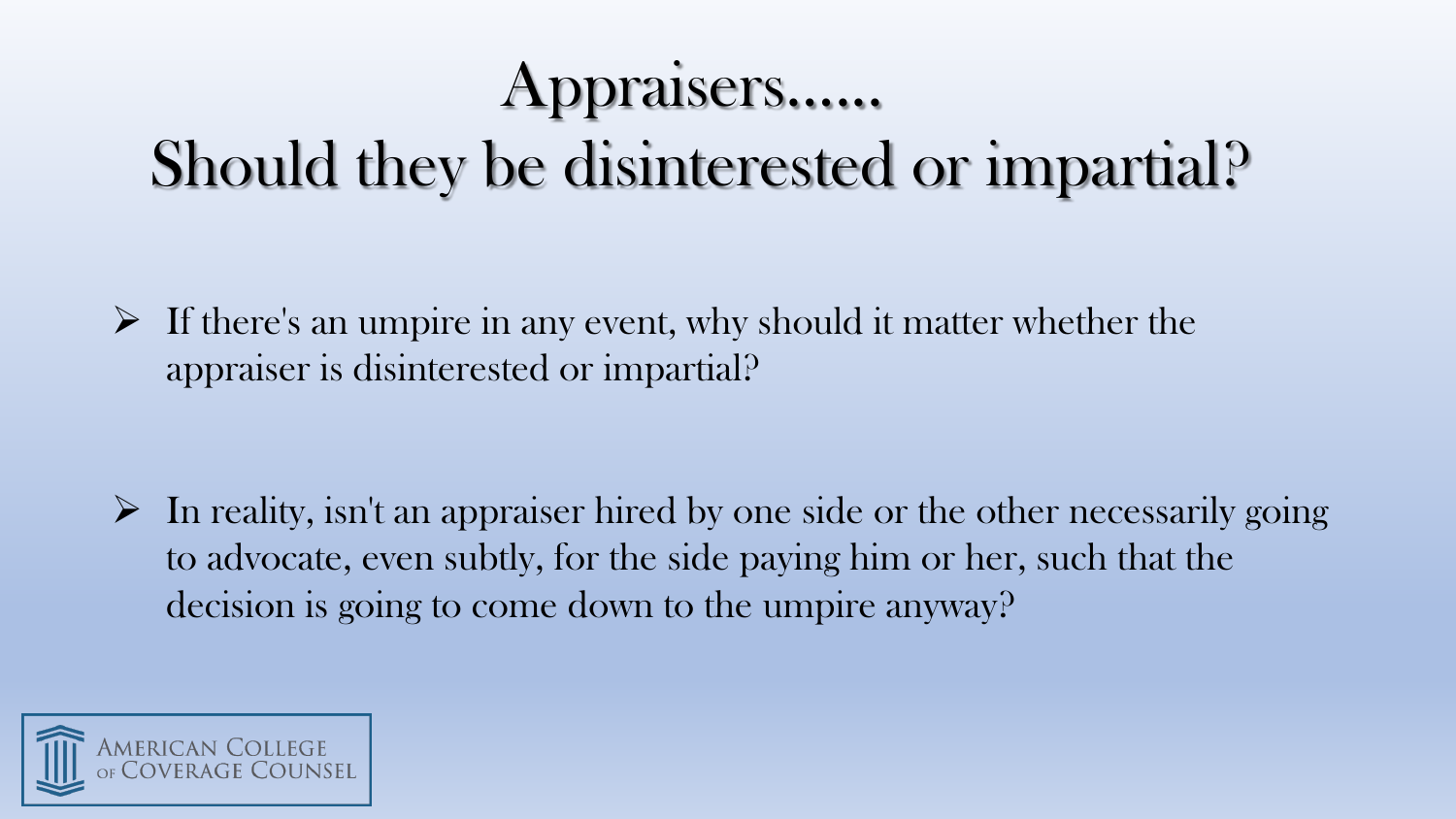### Does the Appraisal Process Favor the Insurer or Policyholder?

 $\triangleright$  Do you think that the appraisal process tends to favor the insurer or the policyholder?

Or does it depend on the circumstances?

 $\triangleright$  And if it depends, what types of factors would prompt you to request an appraisal, on behalf of either the insurer or the policyholder?